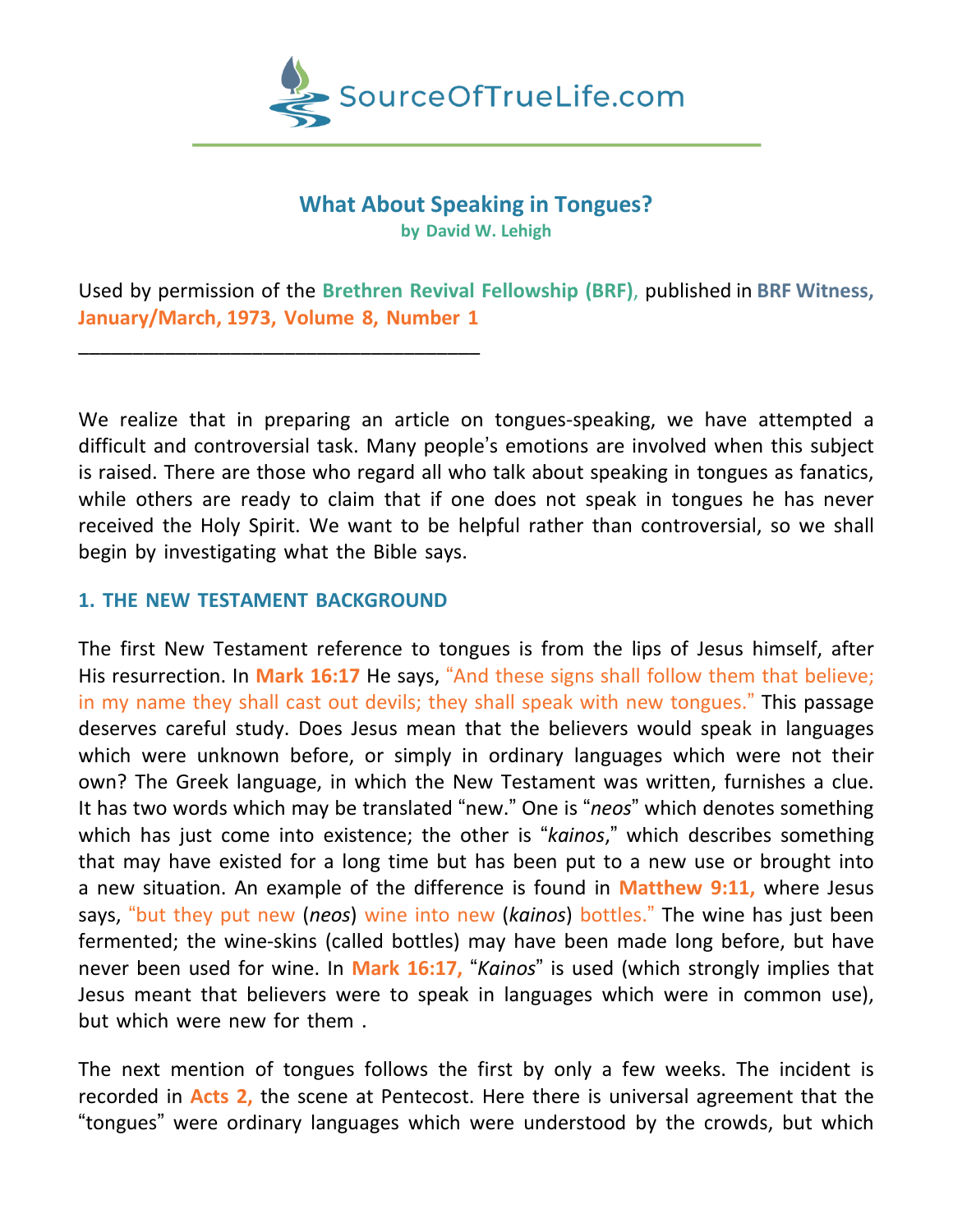the disciples had never learned in the ordinary manner. The narrative itself suggests the reason for the speaking in tongues. It was meant as a visible proof of the presence of the Holy Spirit. Peter explains this in verse 17. In addition, Paul says in **1 Corinthians 14:22,** "Wherefore tongues are for a sign, not to them that believe, but to them that believe not." The "other tongues" were the miraculous proof which made believers out of three thousand unbelievers on the day of Pentecost.

The next mention of tongues is in **Acts 10:46.** The Gospel had so far been preached only to Jews. It has been preached in Samaria **(Acts 8:5-25),** but the Samaritans were regarded as being at least part Jewish. It is interesting to note that the proofs of the Spirit's presence in Samaria were miracles of healing; there is no mention of speaking in tongues. But in **Acts 10,** Peter, after seeing a vision on the housetop in Joppa, had gone with six Jewish brethren to Caesarea to the home of a full Gentile. They were all believers in Christ, but they did not believe that the Holy Spirit would be given to Gentiles. So, as a visible proof of the Spirit's presence, to convince the Jewish brethren beyond any possible doubt, the Gentiles spoke in tongues. In a similar circumstance recorded in **Acts 19:1-7,** the gift of tongues was again given as proof of the giving of the Holy Spirit.

Now we turn to the one other place where the gift of tongues is discussed, the first Corinthian Letter. The Corinthians were very much concerned about spiritual gifts **(1 Corinthians 14:12)** and apparently were so anxious to display them that Paul felt it necessary to warn them. Here we find something that we have not noticed in the passages we have already studied – the speaking through the Spirit in language that "no man understandeth" **(1 Corinthians 14:2).** Paul's concern seems to be to warn against the over-emphasis on the use of tongues. He is saying (verses 14 and 28) that speaking in tongues is a devotional exercise which benefits the one who does it, but is of little use to others, and that therefore, while it is not to be forbidden (verse 39), it is to be restricted (verses 27-28). He also emphasizes the importance of prophesying, which does indeed benefit the whole church.

## **2. TONGUES IN CHURCH HISTORY**

Whatever may have been its importance or meaning to the early church, the gift of tongues soon dropped out of notice. Dr. Phillip Schaff, the church historian, says that tongues-speaking was unknown after the third century, and we find no references to it during the Middle Ages or in the writings of the Reformers. But we find it reappearing early in our present century. And in recent years it has come into such prominence that the conservative magazine *Christianity Today* has devoted several articles to it. In the October 8, 1971 issue, James S. Tinney claims that the real beginning of the modern Pentecostal movement was in a small church in Los Angeles, California, in 1906. The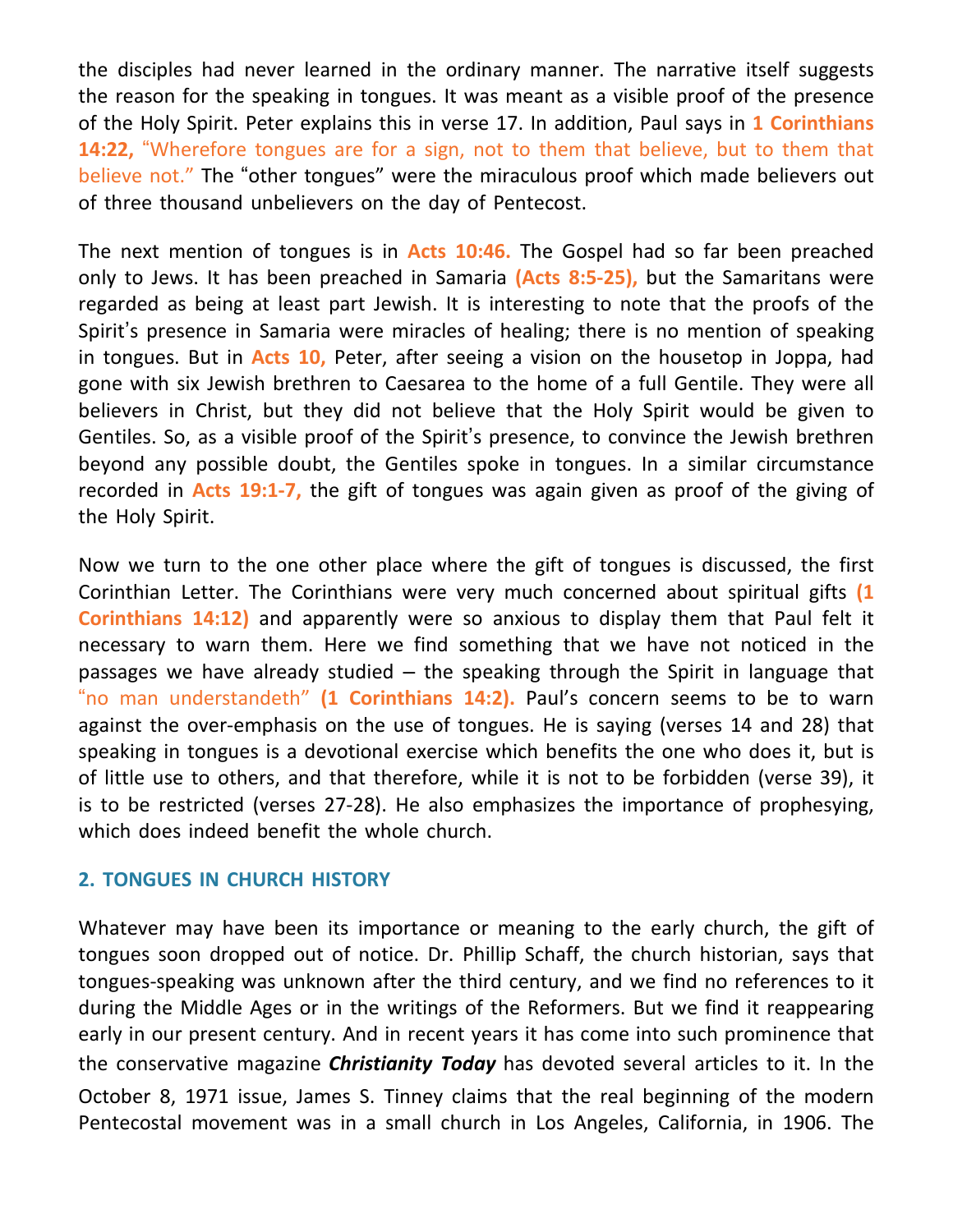pastor of the group was W. J. Seymour, a Negro who had come from Texas where there had been isolated instances of speaking in tongues. This minister with his congregation determined to pray for a recurrence of the apostolic gifts, and the gift of tongues appeared among them and spread over the entire nation. Christianity Today has stated that the Pentecostal groups are the fastest-growing Christian bodies today. But the gift of tongues has been reported in many denominations, from Episcopalians and Presbyterians to Brethren and Mennonites.

## **3. SPEAKING IN TONGUES TODAY**

It is because of this present interest that this article is being written. As we have said before, there are those who say that no one who has not spoken in tongues, may claim to have the Holy Spirit. There are others who feel that the gift is at best a false claim and at worst the work of demons. The writer believes that, as is often the case, both of these extreme positions are too strong, and that the truth is somewhere between. It would be out of place to say that the Holy Spirit could not bestow this gift today. It is true that miracles and signs were more frequent in the period of the establishment of the church than they are today, be we believe that they do happen, and we believe that the gift of tongues can also be given.

When the gift of tongues is given, it may be subject to the same abuses that prevailed at Corinth. There is danger of its being used for display rather than for worship. Paul says that in the church every spiritual gift be used only for the edification of the whole church. In **1 Corinthians 14:28,** after giving permission for two or at most three persons to speak in tongues provided that someone interprets, he adds, "But if there be no interpreter, let him keep silence in the church, and let him speak to himself and to God." Some years ago, in a radio message on the subject of tongues, the evangelist Oral Roberts said that he himself often speaks in tongues, but always in private. This would seem to be a good suggestion for those who claim great devotional benefit and closeness to God from the practice, and it would insure that in the public assembly there would be no violation of the injunction in **1 Corinthians 14:10** that "all things be done decently and in order." Most of the criticism today of those who practice speaking in tongues centers around this point. Often the displays are boisterous, in contrast to the quiet and gentle nature of the Holy Spirit.

Much more characteristic of the Spirit's work is an account of an experience by Dr. Frank Laubach, pioneer missionary to the Philippines. In the first year of his stay there, while he was learning the language and had little human companionship, he often went into the mountains. One day, as he stood on a high point admiring the view, without any conscious act on his part, he suddenly began reciting the most beautiful poetry. He recited for perhaps ten minutes, then again without conscious act on his part, he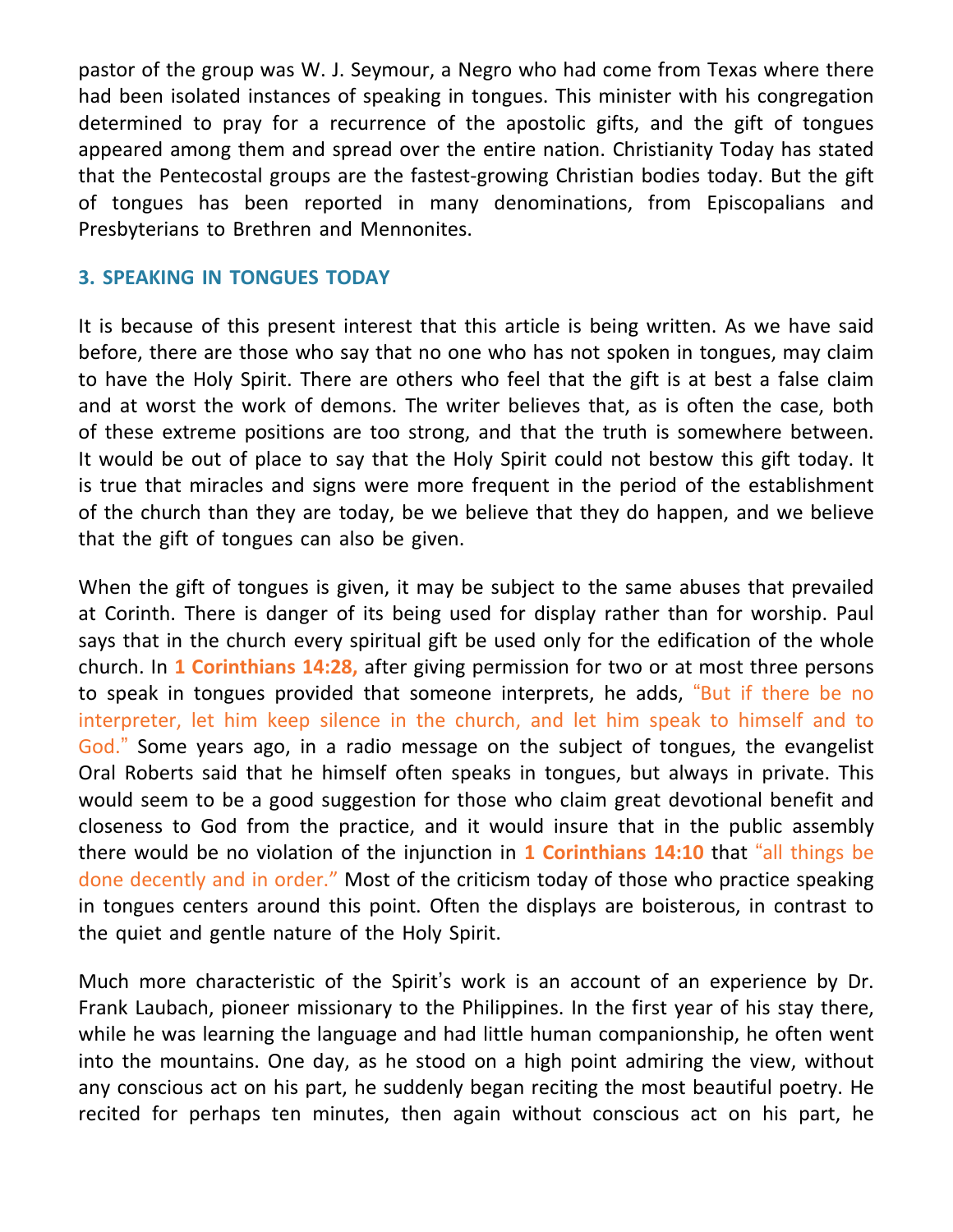stopped. He was able to remember only a few sentences, but he treasured the occasion as a precious gift of the Spirit.

I also remember reading from a forgotten source a story of a missionary in Africa who, while traveling from one station to another, was captured by a band of black warriors from a strange tribe. He did not understand their language. They dragged him before their chief, and after consultation seemed to arrive at a decision. The missionary was surrounded by a circle of warriors with poised spears! He supposed his end had come, and committed his soul to God. But at this point, and again without any conscious act on his part, he began to speak. He had no idea what he was saying; the words sounded like idle jabbering. But he noticed that the chief and his warriors were listening. The missionary talked for a few minutes, then no more words came. But the men were visibly moved, they released the missionary, led him back to the trail from which they had taken him, and sent him away. This seems like a genuine example of the work of the Holy Spirit.

We would advise restraint on the part of any who want to claim that the gift of tongues is necessary for the spiritual person. Paul says in **1 Corinthians 12:30,** "Do all speak with tongues?" implying that it is perfectly normal for a Christian not to do so. In both lists of gifts, in verses 8-10 and 28, he lists the gift of tongues last. This would also suggest that no one should be discouraged because he does not have the gift. It is true that Paul tells the Corinthians to "covet earnestly the best gifts" **(1 Corinthians 12:31),** but he also tells them that the Spirit divides them out to men according to His will **(l Corinthians 12:11).** Some groups claim to have discovered procedures by which any believer can obtain spiritual gifts. Such methods generally have one thing in common: The artificial excitement of the emotions by means of noise, shouting, or fast music. And psychologists agree, that under the spell of excited emotions strange things can happen, even without any supernatural power. We must also remember that demons do try to counterfeit the work of the Holy Spirit, and an excited seeker may be deceived into thinking he has received a spiritual gift when he has not.

We must point out too that over-concern about the visible manifestation of spiritual gifts may lead to seeking them as an end in themselves and may divert the seeker's attention from the real hallmark of spirituality, which is obedience. Jesus said, speaking of those who pose as teachers, "By their fruits ye shall know them" **(Matthew 7:20).** He told His disciples, "He that hath my commandments and keepeth them, he it is that loveth me" **(John 14:21).** Regardless of the spiritual gifts of which a person may boast – if his actions do not show a charitable love toward all men, if his conversation is not free from all forms of impurity, and if he is not honest and industrious in his daily work – then he has not attained the spiritual growth that entitles him to teach others.